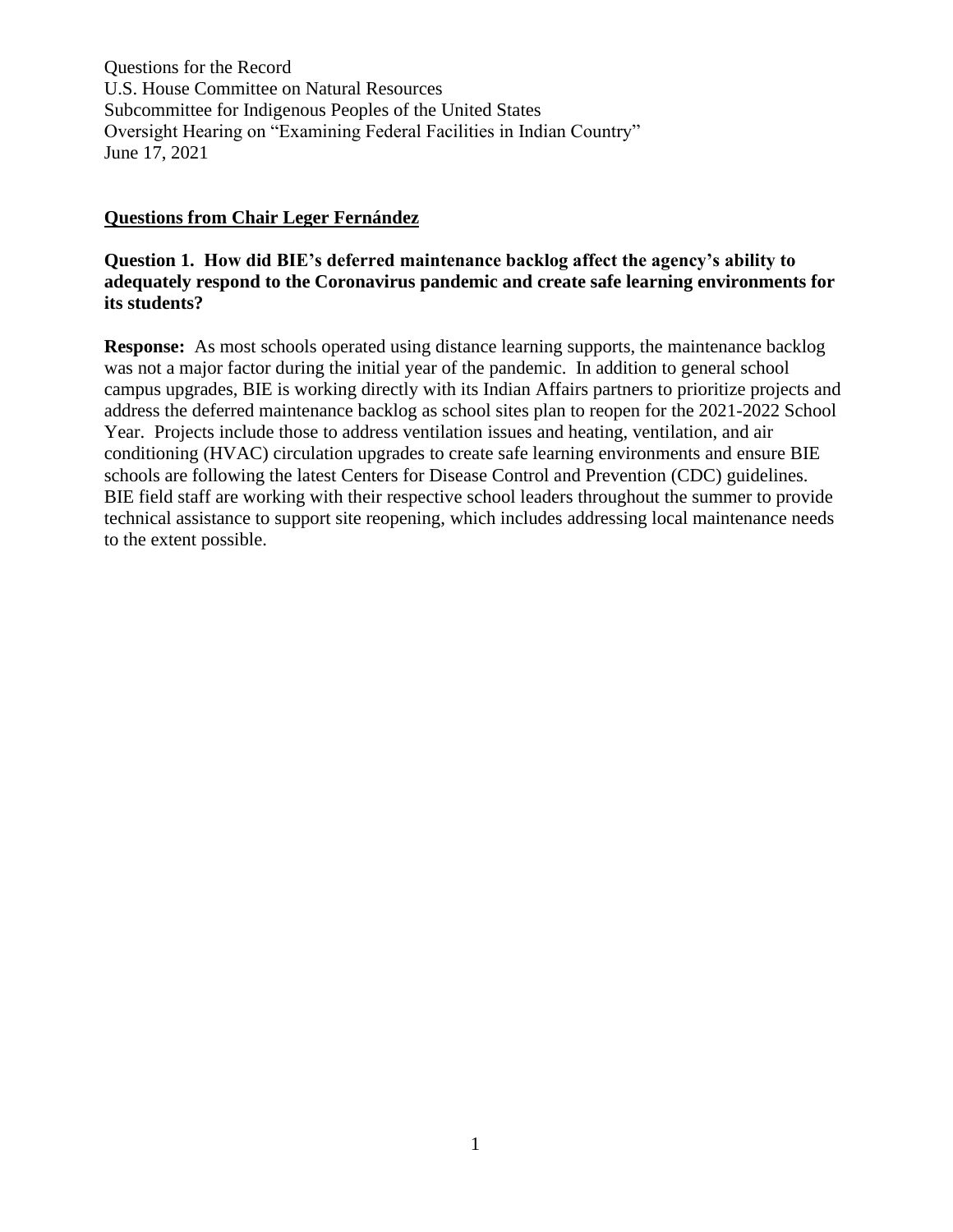#### **Questions from Rep. Grijalva**

#### **Question 1. How does the President's budget address facilities needs for tribal courts?**

**Response:** The budget includes \$43.2 million for tribal courts; this includes a \$5 million increase for Operation and Maintenance (O&M) funding for tribal court facilities.

**Question 2. The DOI Office of Inspector General conducted a report on BIA's detention facilities in 2003, and updated in 2016. A key finding was BIA's inability to adequately maintain complete and accurate information regarding the detention facilities, which contributed to a likely underestimate of BIA's maintenance backlog needs.**

## **a. Are you able to share with us a current update on BIA's data collection practices regarding the maintenance and construction needs of BIA detention centers?**

**Response:** Indian Affairs organizations are coordinating on actions to improve information regarding detention center maintenance backlog needs. The Indian Affairs Division of Facilities Management and Construction (DFMC) and the Bureau of Indian Affairs (BIA) Office of Justice Services (OJS) meet regularly to determine facility repair needs at Detention Centers. OJS meets regularly with individual detention center staff, Regional OJS Special Agents in Charge (SAC) and BIA Regional Facilities to review detention facility needs, identify new deficiencies, and prioritize repair needs. OJS also reviews the Detention Facility Condition Index ratings to compare the number of facilities in good, fair and poor conditions to identify highest deficiency repair needs for submittal for project funding requests.

There are also actions specifically focused on the information systems which are used to identify deficiencies and ensure there are funded projects to abate the deficiencies. These systems include the Indian Affairs Facility Management System (IA-FMS), which integrate work management (Deferred Maintenance) and asset management (Facility Condition Index). OJS has correctional staff trained on IA-FMS and are creating work orders for repair funding submittals. Further, DFMC is working with Tribal personnel to make the IA-FMS, which is used to track facility projects, more accessible to Tribal employees who work at Tribal contracted and compacted detention centers. Asset data and deferred maintenance data management improvement is an on-going effort to review for accuracy and updates by DFMC and OJS personnel.

The Public Safety and Justice Site Assessment and Capital Investment (PS&J SA-CI) process is under development in FY 2021. Indian Affairs will implement a PS&J SA-CI pilot program, now under development, to prioritize and select annual replacement/renovation projects for OJS. Implementing this pilot will use a standardized, data-driven, transparent process thus expanding the amount of information available to understand the condition of facilities.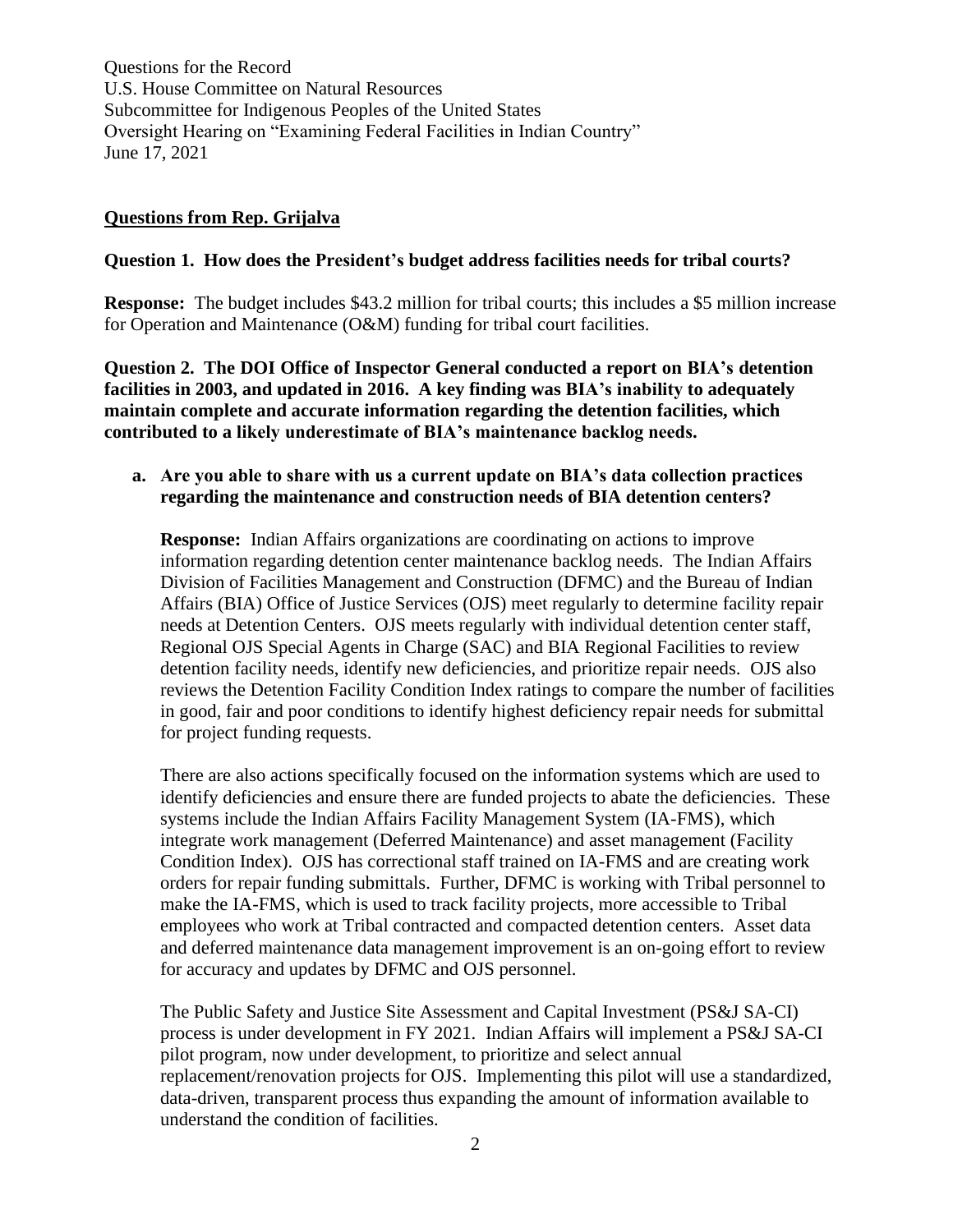## **Question 3. Overall, how much would it cost to replace the law enforcement and detention centers that are currently in poor condition?**

**Response:** The average cost of facility replacement is \$20 million. There are currently 14 locations in Poor Condition. We estimate at least \$280 million to replace facilities listed in Poor Condition. Given the current increases in construction equipment and services we estimate \$20 million in contingency funding would be needed and \$15 million (5 percent of total project funding) for additional administrative surge needed to support implementation. Taking all factors into account the cost would be \$315 million.

## **a. What infrastructural deficiencies define a BIA detention center as being in "poor condition?"**

**Response:** In general, the Facility Condition Index (FCI) is calculated by dividing the total Deferred Maintenance (DM) for the building or site and dividing by its Current Replacement Value (CRV). If the result is  $>10$ , the location is considered to have an FCI Condition of "Poor."

DM at the location is the cost to address outstanding deficiencies related to safety, health, Americans with Disabilities Act, environmental, structural, mechanical, grounds, quarters, etc. and costs to bring the facility into compliance with IA-adopted codes, policy and mandatory standards. The deterioration of facilities threatens the health and safety of occupants and impairs effective utilization of the facility. Deferring cyclical and regular maintenance also increases the need for costly major repairs and/or early replacement. There maybe additional infrastructure needs related to the facilities, such as non-BIA roads or water, power, or broadband infrastructure that need upgrades but are outside the control of Indian Affairs because they are not owned by BIA.

## **b. What did the poor condition of BIA detention centers impact inmate populations during the Coronavirus pandemic?**

**Response:** Older facilities in poor condition generally lack negative-pressure isolation cells (i.e. isolation rooms with ventilation that does not flow into the general ventilation systems) which impacted being able to quarantine new inmates being booked into the facility or quarantine inmates testing positive for the COVID-19 virus.

# **Question 4. Generally, in what ways are tribal governments impacted by BIA's deferred maintenance backlog?**

**Response:** The facilities in the Indian Affairs inventory are either occupied by tribal staff and students or federal staff that are carrying out services for tribal communities. When these facilities do not receive proper maintenance, they fall into disrepair or become unsafe and the services